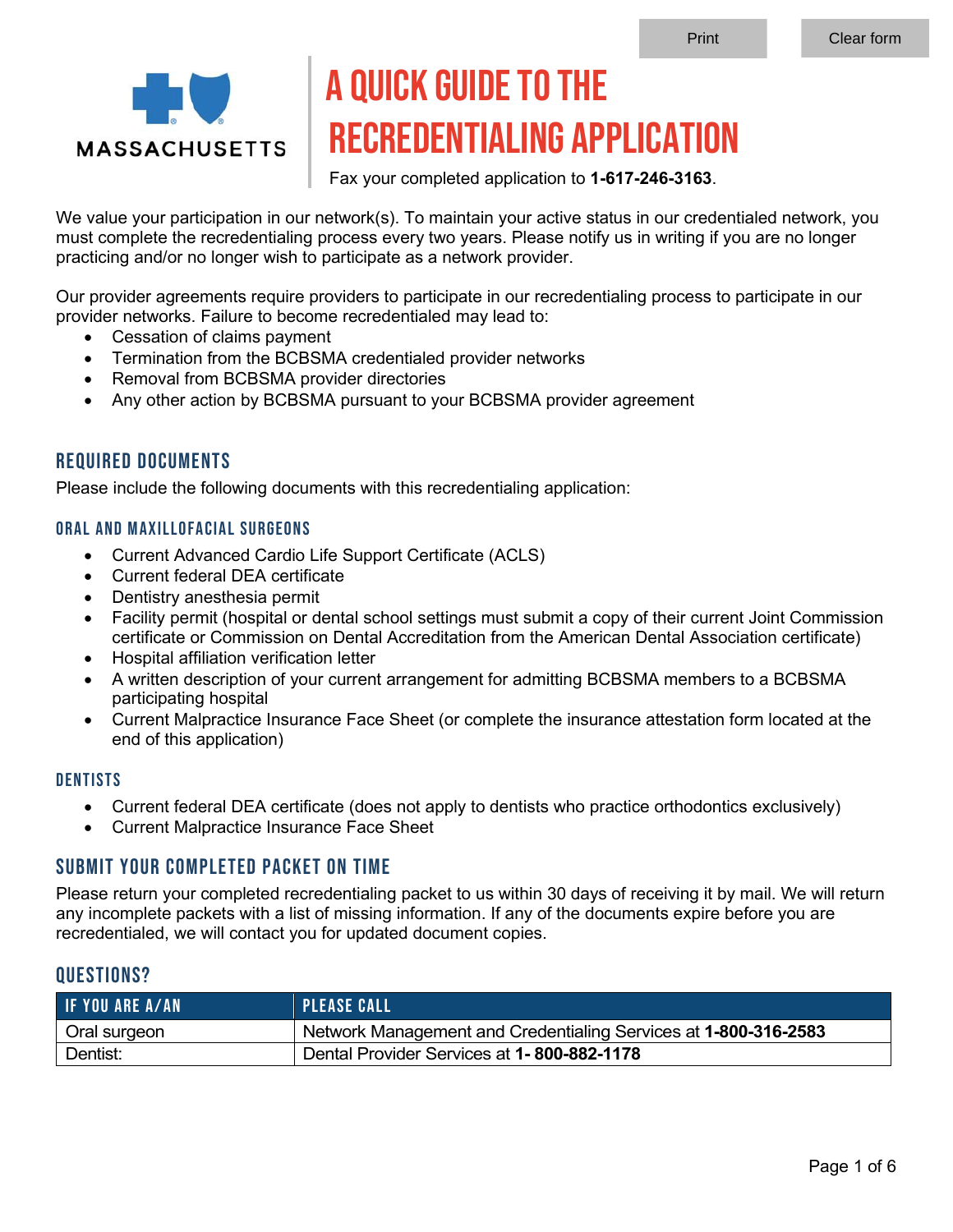

# Recredentialing Application for dentists and oral surgeons

Fax your completed application to **1-617-246-3163**.

| <b>PROVIDER INFORMATION</b> |  |                      |  |  |  |  |
|-----------------------------|--|----------------------|--|--|--|--|
| Name:                       |  | NPI:                 |  |  |  |  |
| Title:                      |  | License #:           |  |  |  |  |
| Date of birth: I            |  | SSN:                 |  |  |  |  |
| Phone number:               |  | DEA:                 |  |  |  |  |
| Email address:              |  | DEA expiration date: |  |  |  |  |

| For oral and maxillofacial surgeons only                     |                       |           |  |  |  |
|--------------------------------------------------------------|-----------------------|-----------|--|--|--|
| Are you Board-certified? $\Box$ Yes $\Box$ No                | Hospital affiliation: |           |  |  |  |
| Was Hospital Privilege Verification Letter sent to hospital? | $\Box$ Yes            | $\Box$ No |  |  |  |

## PRACTICE INFORMATION

| Please indicate all site addresses and telephone numbers at which you currently practice. Attach additional<br>pages as needed. |                                       |              |                    |  |               |              |
|---------------------------------------------------------------------------------------------------------------------------------|---------------------------------------|--------------|--------------------|--|---------------|--------------|
| Primary address:                                                                                                                |                                       |              |                    |  |               |              |
| Phone $#$ :                                                                                                                     |                                       |              | Fax $#$ :          |  |               |              |
| Is/does this site:                                                                                                              |                                       |              |                    |  |               |              |
| ADA accessible?                                                                                                                 | $\Box$ Yes                            | $\square$ No | on public transit? |  | $\square$ Yes | □ No         |
|                                                                                                                                 | have interpreter services? $\Box$ Yes | $\square$ No | have TDD device?   |  | $\Box$ Yes    | $\square$ No |
| Languages spoken:                                                                                                               |                                       |              |                    |  |               |              |
| Evening office                                                                                                                  |                                       |              | Weekend office     |  |               |              |
| hours:                                                                                                                          |                                       |              | hours:             |  |               |              |
| Other practice                                                                                                                  |                                       |              |                    |  |               |              |
| address:                                                                                                                        |                                       |              |                    |  |               |              |
| Phone #:                                                                                                                        |                                       |              | Fax #:             |  |               |              |
| Is/does this site:                                                                                                              |                                       |              |                    |  |               |              |
| ADA accessible?                                                                                                                 | $\square$ Yes                         | $\square$ No | on public transit? |  | $\Box$ Yes    | $\square$ No |
|                                                                                                                                 | have interpreter services? $\Box$ Yes | $\square$ No | have TDD device?   |  | $\square$ Yes | $\square$ No |
| Languages spoken:                                                                                                               |                                       |              |                    |  |               |              |
| Evening office                                                                                                                  |                                       |              | Weekend office     |  |               |              |
| hours:                                                                                                                          |                                       |              | hours:             |  |               |              |

| <b>INSURANCE INFORMATION</b>                                                                                 |       |              |     |              |  |  |
|--------------------------------------------------------------------------------------------------------------|-------|--------------|-----|--------------|--|--|
| Insurance carrier:                                                                                           |       |              |     | Policy #:    |  |  |
| Coverage dates:                                                                                              | From: |              | To: |              |  |  |
|                                                                                                              |       | (mm/dd/yyyy) |     | (mm/dd/yyyy) |  |  |
| I have and maintain professional liability insurance in the amount of a minimum of \$1 million per claim and |       |              |     |              |  |  |
| \$3 million aggregate.                                                                                       |       |              |     |              |  |  |
| Signature:                                                                                                   |       |              |     | Date:        |  |  |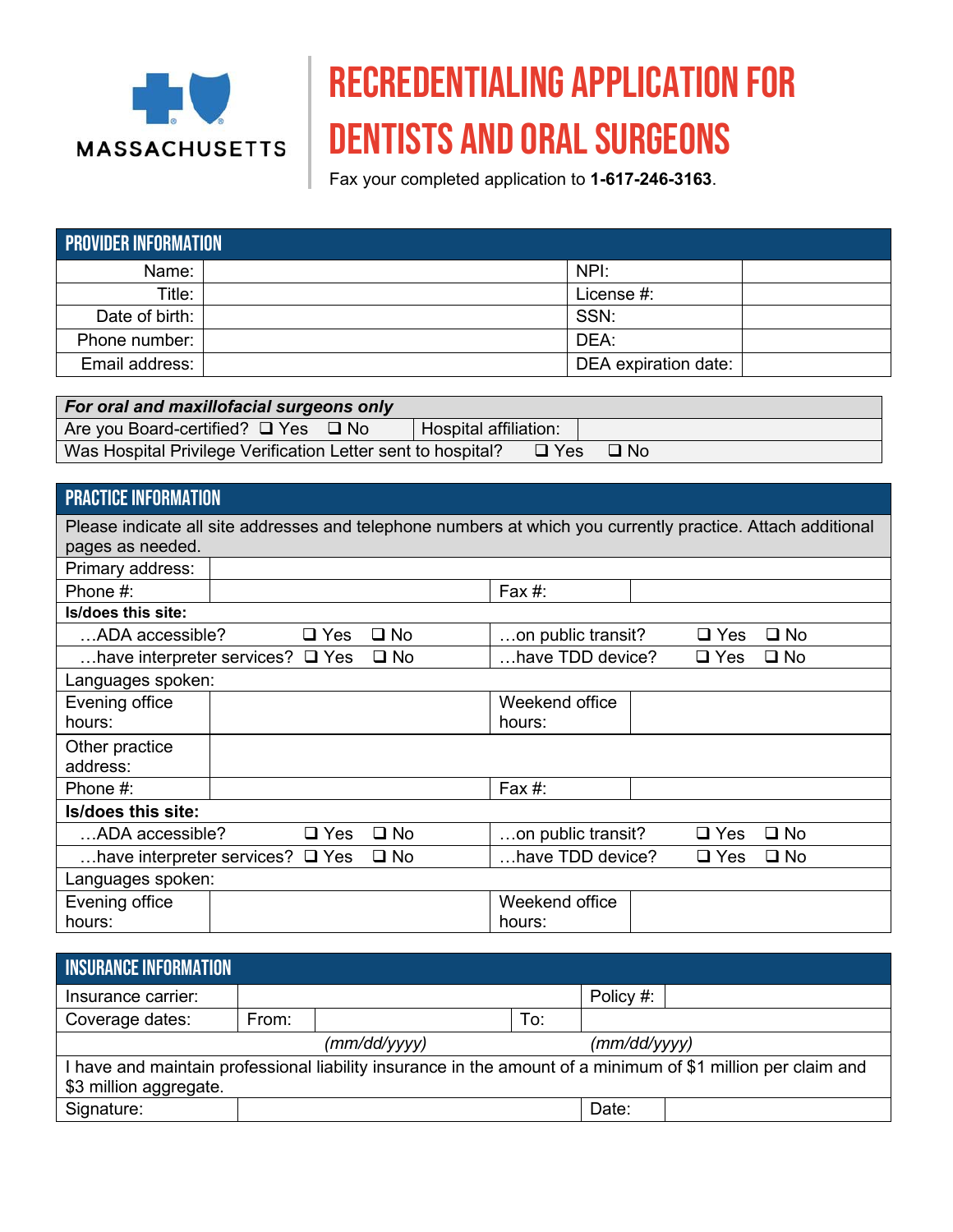Provider name:

## Professional History/Information

For questions 1-18 only, please attach details for each yes answer. These questions refer to the past two years only, except as noted.

| 1.<br>2.<br>3. | Have any judgments been made against you in professional liability cases?<br>Have settlements been made on your behalf in professional liability cases?<br>Are there any professional liability claims or cases presently filed against you?                                                                               | $\Box$ Yes<br>$\Box$ Yes<br>$\Box$ Yes | $\square$ No<br>$\square$ No<br>$\square$ No |
|----------------|----------------------------------------------------------------------------------------------------------------------------------------------------------------------------------------------------------------------------------------------------------------------------------------------------------------------------|----------------------------------------|----------------------------------------------|
| 4.             | Has your license to practice in any jurisdiction ever been denied, limited, suspended<br>or revoked?                                                                                                                                                                                                                       | $\Box$ Yes                             | $\square$ No                                 |
| 5.             | Have you been denied medical staff membership or advancement in medical staff<br>status, or has such denial been recommended by a standing staff or governing<br>board?                                                                                                                                                    | $\Box$ Yes                             | $\square$ No                                 |
| 6.             | Have you voluntarily relinquished any medical staff membership?                                                                                                                                                                                                                                                            | $\Box$ Yes                             | $\square$ No                                 |
| 7.             | Has your membership, privilege or staff status at any hospital been limited,<br>suspended, revoked, not renewed, or subject to probationary conditions, or has<br>processing toward any of those ends been instituted or recommended by a staff<br>committee or governing board?                                           | $\Box$ Yes                             | $\square$ No                                 |
| 8.             | Has your request for any specific clinical privilege been denied or granted with stated<br>limitations?                                                                                                                                                                                                                    | $\Box$ Yes                             | $\square$ No                                 |
| 9.             | Has your narcotic registration been denied, subjected to probationary conditions,<br>suspended or revoked?                                                                                                                                                                                                                 | $\Box$ Yes                             | $\square$ No                                 |
| 10.            | Do you hold a narcotic registration in any other state?                                                                                                                                                                                                                                                                    | $\Box$ Yes                             | $\square$ No                                 |
| 11.            | Have you been denied membership or renewal thereof, or been subjected to<br>disciplinary action by any professional organization?                                                                                                                                                                                          | $\Box$ Yes                             | $\square$ No                                 |
| 12.            | Have you been the subject of any Blue Cross and Blue Shield, Medicare, Medicaid<br>(any state) or any other medical reimbursement plan suspension or probation<br>proceedings, or restricted from receiving payments from any Blue Cross and Rice<br>Shield, Medicare, Medicaid (any state) or other third-party programs? | $\Box$ Yes                             | $\square$ No                                 |
| 13.            | Have you been the subject of any disciplinary actions by state or local medical<br>societies, state board of examiners, or the DEA?                                                                                                                                                                                        | $\Box$ Yes                             | $\square$ No                                 |
| 14.            | Have you been convicted of a felony?                                                                                                                                                                                                                                                                                       | $\Box$ Yes                             | $\square$ No                                 |
| 15.            | Have you had an application for membership as a participating provider rejected by<br>any HMO/PPO or other prepaid health care plan, or your contract as a participating<br>provider terminated by any HMO/PPO or other prepaid plan?                                                                                      | $\Box$ Yes                             | $\square$ No                                 |
| 16.            | Are you <b>unable</b> to perform the procedures and the essential functions of the position<br>for which you have applied or requested privileges, with or without reasonable<br>accommodation, according to accepted standards of professional performance and<br>without posing a direct threat to patients?             | $\Box$ Yes                             | $\square$ No                                 |
| 17.            | Are you currently alcohol or chemical dependent or engaged in the illegal use of<br>drugs?                                                                                                                                                                                                                                 | $\Box$ Yes                             | $\square$ No                                 |
| 18.            | Have you been alcohol or chemical dependent or used illegal drugs within the last<br>two years?                                                                                                                                                                                                                            | $\Box$ Yes                             | $\square$ No                                 |
| 19.            | Do you participate in Medicare and meet the conditions of participation in Medicare?                                                                                                                                                                                                                                       | $\Box$ Yes                             | $\square$ No                                 |
| 20.            | Do you engage in sufficient clinical activity in your specialty to maintain clinical<br>competency and provide for appropriate member access?                                                                                                                                                                              | $\Box$ Yes                             | $\square$ No                                 |
| 21.            | Is the average time for patients to obtain a routine appointment less than three<br>months?                                                                                                                                                                                                                                | $\Box$ Yes                             | $\square$ No                                 |
| 22.            | Is the average time for patients to obtain urgent appointments less than 24 hours?                                                                                                                                                                                                                                         | $\Box$ Yes                             | $\square$ No                                 |
| 23.<br>24.     | Do you have arrangements for 24-hour coverage (e.g., voicemail. beeper, etc.)?<br>Do you prescribe medication in your practice?                                                                                                                                                                                            | $\Box$ Yes<br>$\Box$ Yes               | $\square$ No<br>$\square$ No                 |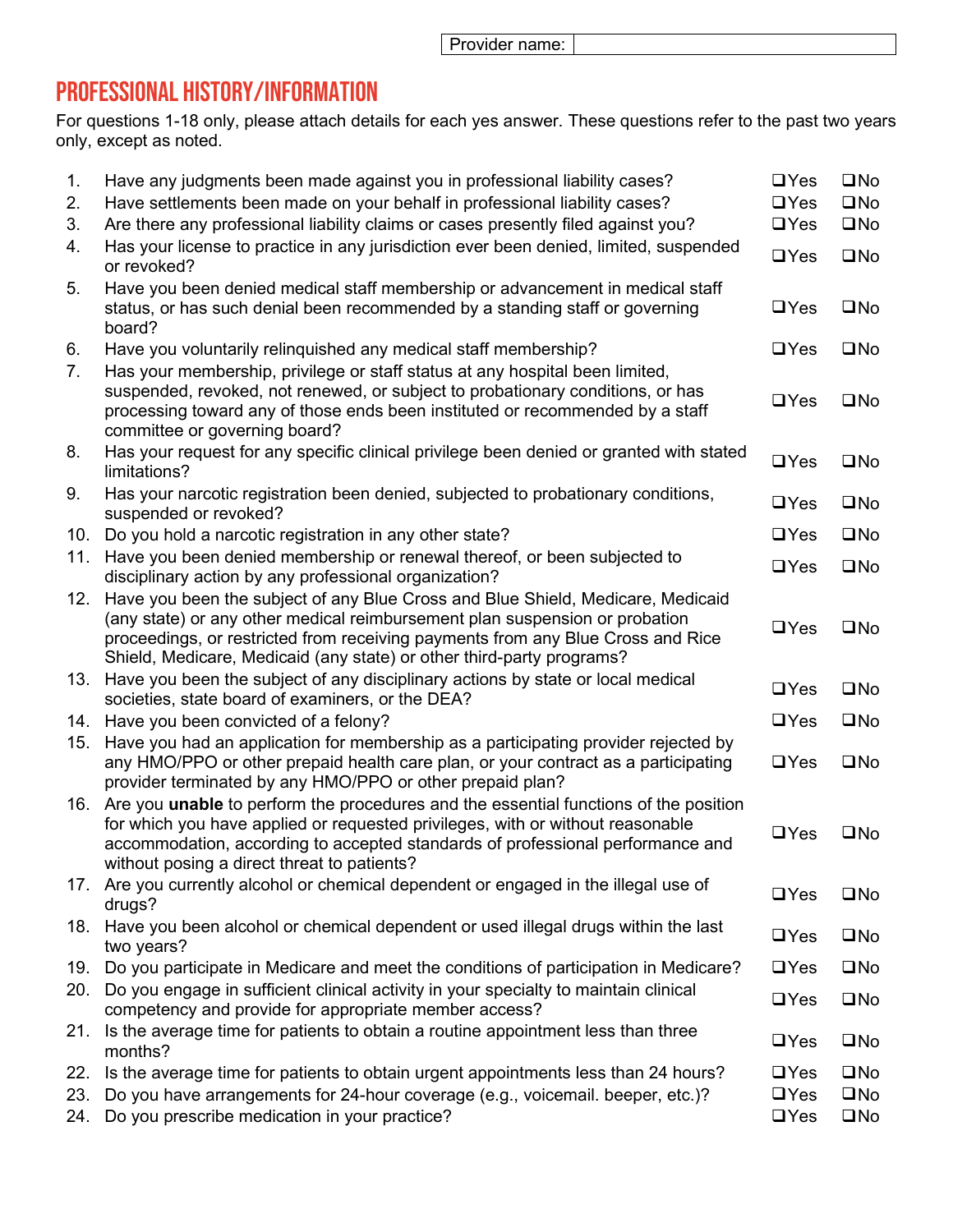## Hospital affiliation Process

#### **To be completed by oral and maxillofacial surgeons only**

As part of the recredentialing process, we need to verify your hospital privileges. Please send the Hospital Privilege Verification letter and a photocopy of your Affirmation Statement and Release of Information Form to the medical staff office at your primary HMO Blue® hospital and your Medicare Advantage HMO hospital (if different from your HMO Blue hospital). Please return these to us within two weeks to complete your recredentialing application process.

## Important Note

You only need to send the Hospital Privilege Verification letter and copy of your Affirmation Statement and Release of Information Form to the medical staff office at your primary HMO Blue hospital if your primary or Medicare HMO Blue affiliation is with any of the following hospitals. Hospitals not listed below usually send us verification of your privileges. We will contact you if your hospital has not verified your privileges automatically.

Addison Gilbert Hospital Berkshire Medical Center Cambridge Hospital Beth Israel-Deaconess Hospital-Needham Fairview Hospital Good Samaritan Medical Center Holy Family Hospital Lowell General Hospital Lowell General-Saints Campus Martha's Vineyard Hospital

Mt. Auburn Hospital North Shore Medical Center-Union Hospital Saint Anne's Hospital Somerville Hospitals Southern New Hampshire Medical Center St. Elizabeth's Hospital Whidden Hospital Winchester Hospital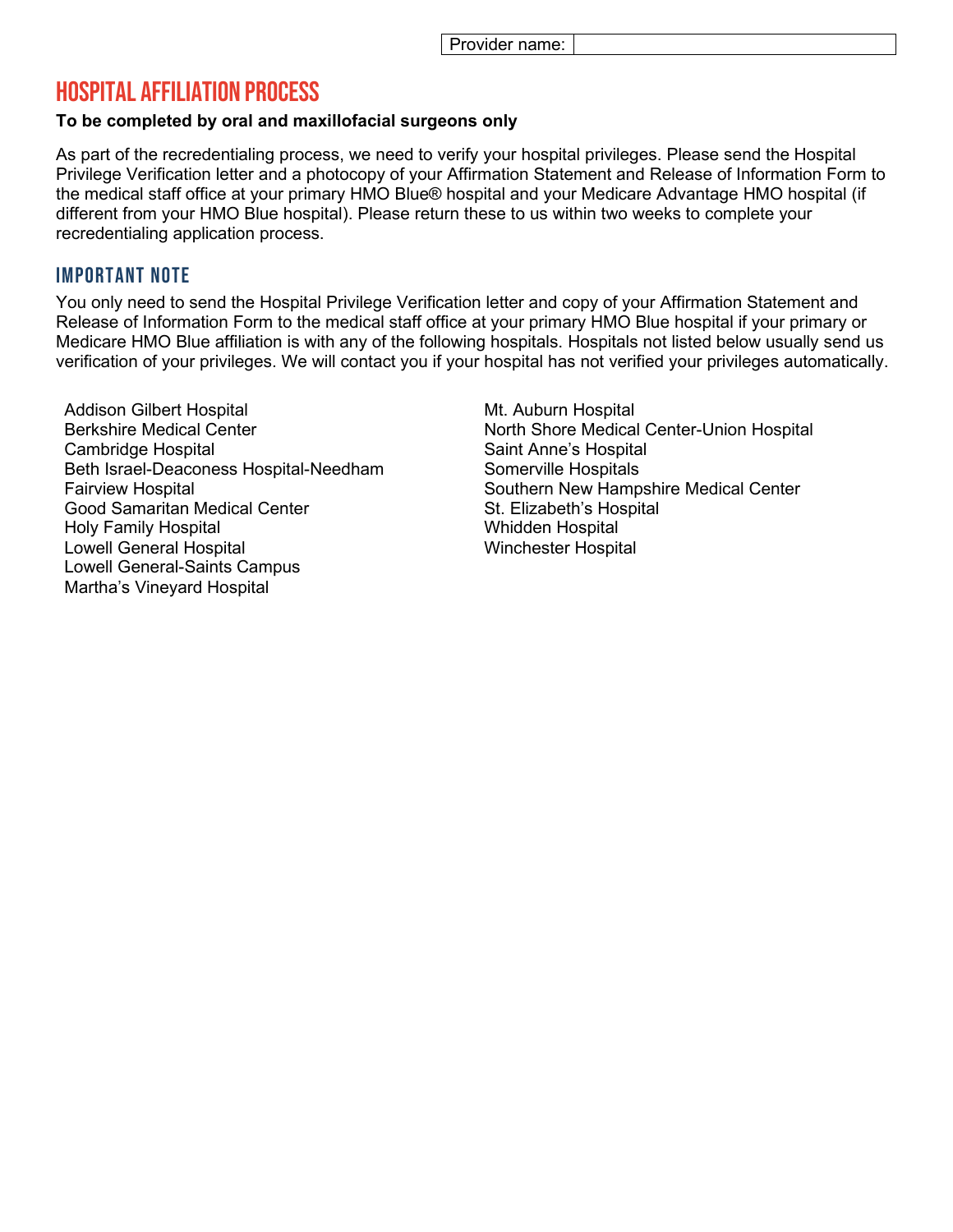# Hospital Privilege Verification Letter

Oral and Maxillofacial surgeons: Please send to your primary hospital.

| Please fax this completed form to 1-617-246-3163 or mail to: |
|--------------------------------------------------------------|
| <b>Blue Cross Blue Shield of Massachusetts</b>               |
| Provider Enrollment & Credentialing 03/02                    |
| 25 Technology Place, 2nd Floor                               |
| Hingham, MA 02043                                            |
|                                                              |

### Questions?

Please call the Dental Provider Services at **1-800-882-1178**.

| Date:                          | <b>MD</b><br>Name: |  |
|--------------------------------|--------------------|--|
| <br>-<br>Facility <sup>-</sup> | <b>MD</b>          |  |

In applying for credentialing/recredentialing to Blue Cross Blue Shield of Massachusetts, the physician named above has listed your facility as his/her primary practice site. Please provide the following information relative to this applicant:

1. Dates of association from initial date of appointment are:  $\vert$ 

2. Current medical staff status includes admitting privileges:  $\Box$  Yes  $\Box$  No

- 3. Unless otherwise noted, your facility has no known:
	- a. pending or closed health care facility or public agency disciplinary action taken against this physician;
	- b. alterations in privileges resulting, directly or indirectly, from concerns about this physician's professional performance, judgment, or clinical skills; and
	- c. any other concerns related to this physician's professional performance, clinical skills, or mental or physical status, and any impairment related to chemical dependency.
- 4. If your facility is located within Massachusetts, is this physician currently credentialed by your facility pursuant to 243 CMR 3:05?  $\Box$  Yes  $\Box$  No
- 5. If your facility granted this physician **temporary privileges**, have they been granted pursuant to the JCAHO Medical Staff Services standards for temporary privileges?  $\Box$  Yes  $\Box$  No
- 6. If your facility is outside of Massachusetts, is this physician currently credentialed by your facility pursuant to JCAHO Medical Staff Services standards?  $\Box$  Yes  $\Box$  No

Thank you for your timely assistance with this important matter.

| Signature: | Date: |  |
|------------|-------|--|
| Title:     |       |  |